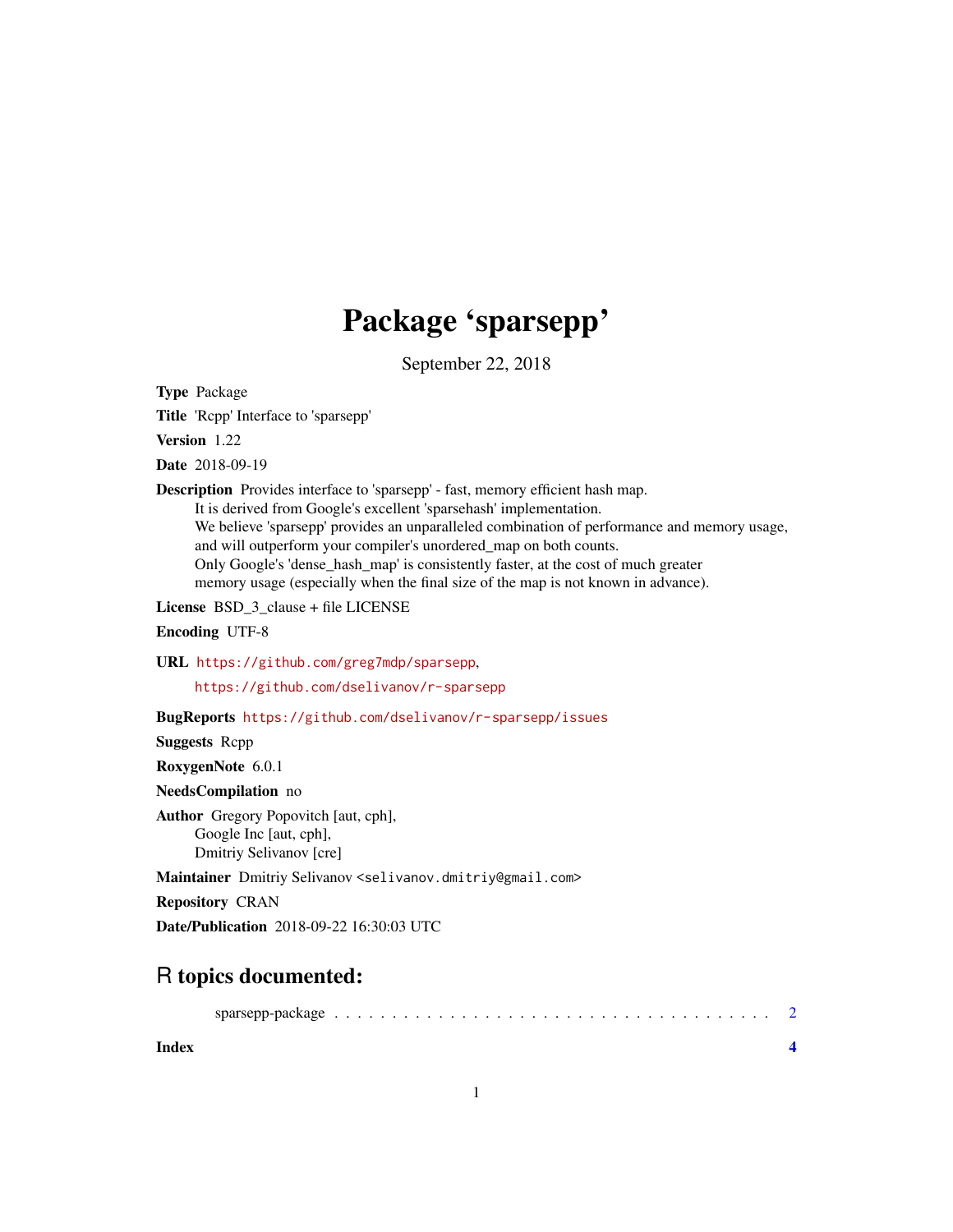#### <span id="page-1-0"></span>**Description**

[sparsepp](https://github.com/greg7mdp/sparsepp) provides bindings to the sparsepp - fast, memory efficient hash map for C++. sparsepp is an open source C++ library derived from Google's excellent sparsehash implementation, but considerably outperform it - [https://github.com/greg7mdp/sparsepp/blob/master/bench.](https://github.com/greg7mdp/sparsepp/blob/master/bench.md) [md](https://github.com/greg7mdp/sparsepp/blob/master/bench.md). It aims to achieve the following objectives:

- A drop-in alternative for unordered\_map and unordered\_set.
- Extremely low memory usage (typically about one byte overhead per entry).
- Very efficient, typically faster than your compiler's unordered map/set or Boost's.
- C++11 support (if supported by compiler).
- Single header implementation just copy sparsepp.h to your project and include it.
- Tested on Windows (vs2010-2015, g++), linux (g++, clang++) and MacOS (clang++).

#### Author(s)

Maintainer: Dmitriy Selivanov <selivanov.dmitriy@gmail.com>

Authors:

- Gregory Popovitch <greg7mdp@gmail.com> [copyright holder]
- Google Inc [copyright holder]

#### See Also

Useful links:

- <https://github.com/greg7mdp/sparsepp>
- <https://github.com/dselivanov/r-sparsepp>
- Report bugs at <https://github.com/dselivanov/r-sparsepp/issues>

#### Examples

```
## Not run:
library(Rcpp)
code = "// [[Rcpp::plugins(cpp11)]]
#include <Rcpp.h>
using namespace std;
using namespace Rcpp;
// drop-in replacement for unordered_map
//#include <unordered_map>
#include <sparsepp/spp.h>
//[[Rcpp::depends(sparsepp)]]
```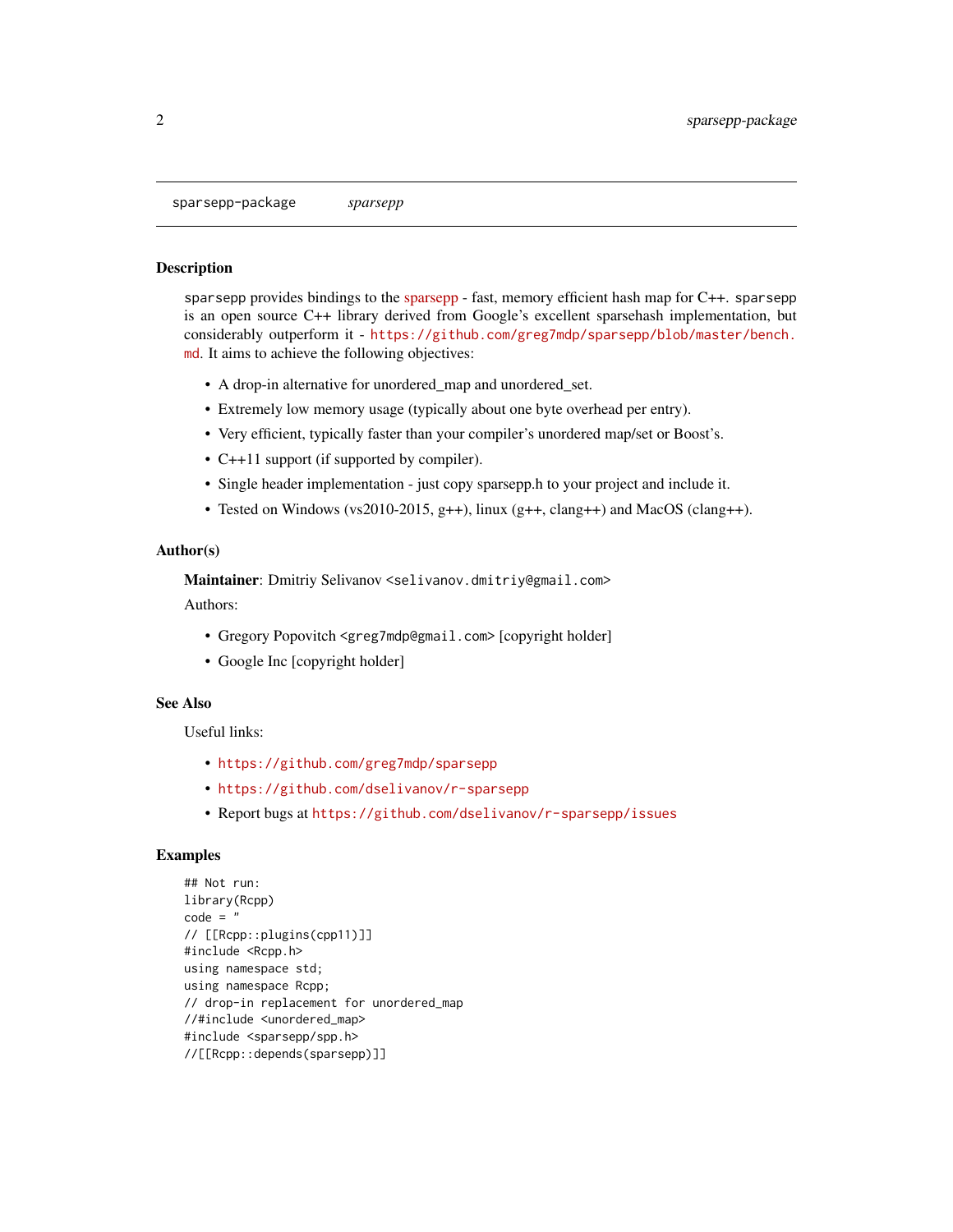```
using spp::sparse_hash_map;
// @export
// [[Rcpp::export]]
IntegerVector word_count(CharacterVector v) {
  //unordered_map<string, int> smap;
  sparse_hash_map<string, int> smap;
  for(auto x: v) {
    smap[as<string>(x)] ++;
  }
  IntegerVector res(smap.size());
  int i = 0;for(auto s:smap) {
    res[i]=s.second;
    i++;
  }
  return(res);
}"
f = tempfile(, fileext = "cpp")writeLines(code, f)
sourceCpp(f)
unlink(f)
word_count(sample(letters, 100, T))
## End(Not run)
```